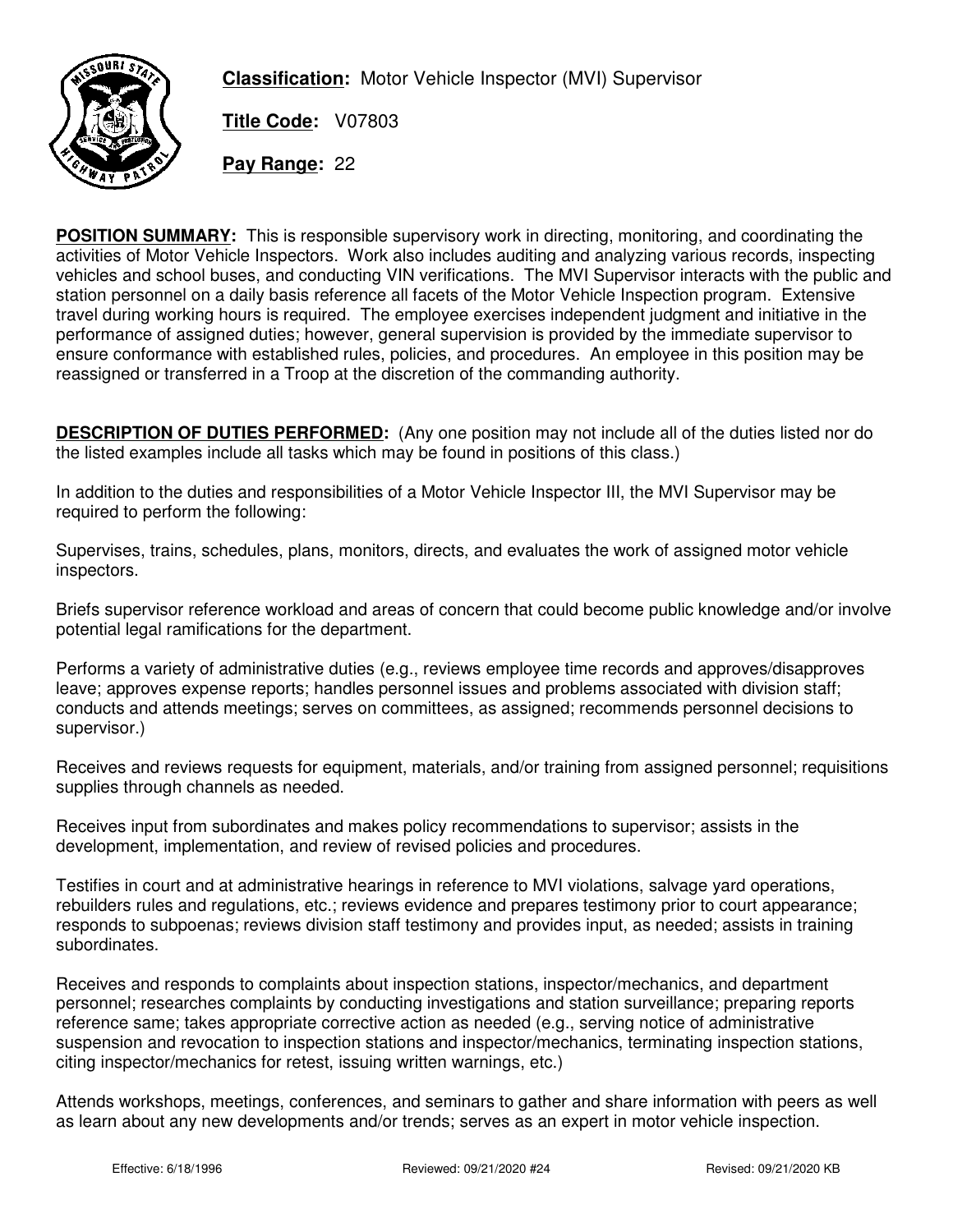## **Classification:** Motor Vehicle Inspector (MVI) Supervisor **Page 2** Page 2

Assists in scheduling and conducting the training and testing of inspectors/mechanics.

Keeps abreast of all laws, rules, regulations, and changes in the Motor Vehicle Inspection Program via regular updates (e.g., IOC's, e-mail, procedural manual updates, publications, etc.); explains new or revised department and statutory policies and procedures to motor vehicle inspectors and monitors compliance with same; maintain the MVI regulations manual and operations manual.

Inspects and evaluates inspection stations and mechanics on a regular basis to ensure stations are in compliance with all requirements and inspections are conducted in accordance with established regulations.

Appropriately reports criminal activity (e.g., completes violation reports and/or notifies uniformed member/DDCC personnel, assists DDCC personnel and other law enforcement agencies with MVI and auto theft requests, assist with undercover investigations performed by DDCC, etc.)

Answers inquiries in reference to motor vehicle inspection, title information, VIN, etc., from attorneys, prosecutors, judges, the public, station owners and personnel, etc.; conducts television interviews, when needed.

Inspects equipment (e.g., light meters, compressors, and jacks) to ensure availability and proper working condition; forwards requests for repair or replacement to GHQ.

Inspects/reinspects vehicles and school buses to ensure they are in proper condition, complies with established laws and regulations, and to audit mechanics that performed original inspection. The inspection of vehicles and school buses will include, but is not limited to, checking under, inside, and outside vehicle; climbing a ladder; driving vehicle; checking horn; measuring various parts of vehicles; hoisting up vehicles; removing and reinstalling tire and wheel; checking air pollution device, etc. Conducts school bus inspection workshops.

Investigates applicants for station permits to determine if premises, equipment, and personnel meet requirements and regulations.

Supervises the VIN/salvage inspection program; locates and verifies confidential vehicle identification numbers, motor numbers, transmission numbers, and other identifying factors of salvage, rebuilt, reconstructed and specially constructed vehicles to identify stolen vehicles and parts; performs salvage inspections; conducts VIN verification/inspections on rv's, boats, outboard motors, trailers, mobile homes, and title corrections.

Confers with motor vehicle inspection personnel statewide to reference trends, problems, criminal activity, etc.

Collates data and prepares reports; reviews and edits reports prepared by subordinates for clarity and completeness; confirms cited administrative rules and statutes are accurate and pertinent; ensures the investigator has properly completed and attached the appropriate forms; forwards reports.

Performs window tint inspections to ensure compliance with state statutes, issue window tint permits as needed.

Periodically monitors the performance of subordinates and provides appropriate feedback; prepares and conducts a formal evaluation in consultation with division and/or troop personnel. Operates standard office equipment (e.g., personal computer and keyboard, telephone, fax machine, copier, adding machine, etc.)

Develops materials and conducts formal and on-the-job training for department motor vehicle inspection personnel and other authorized individuals.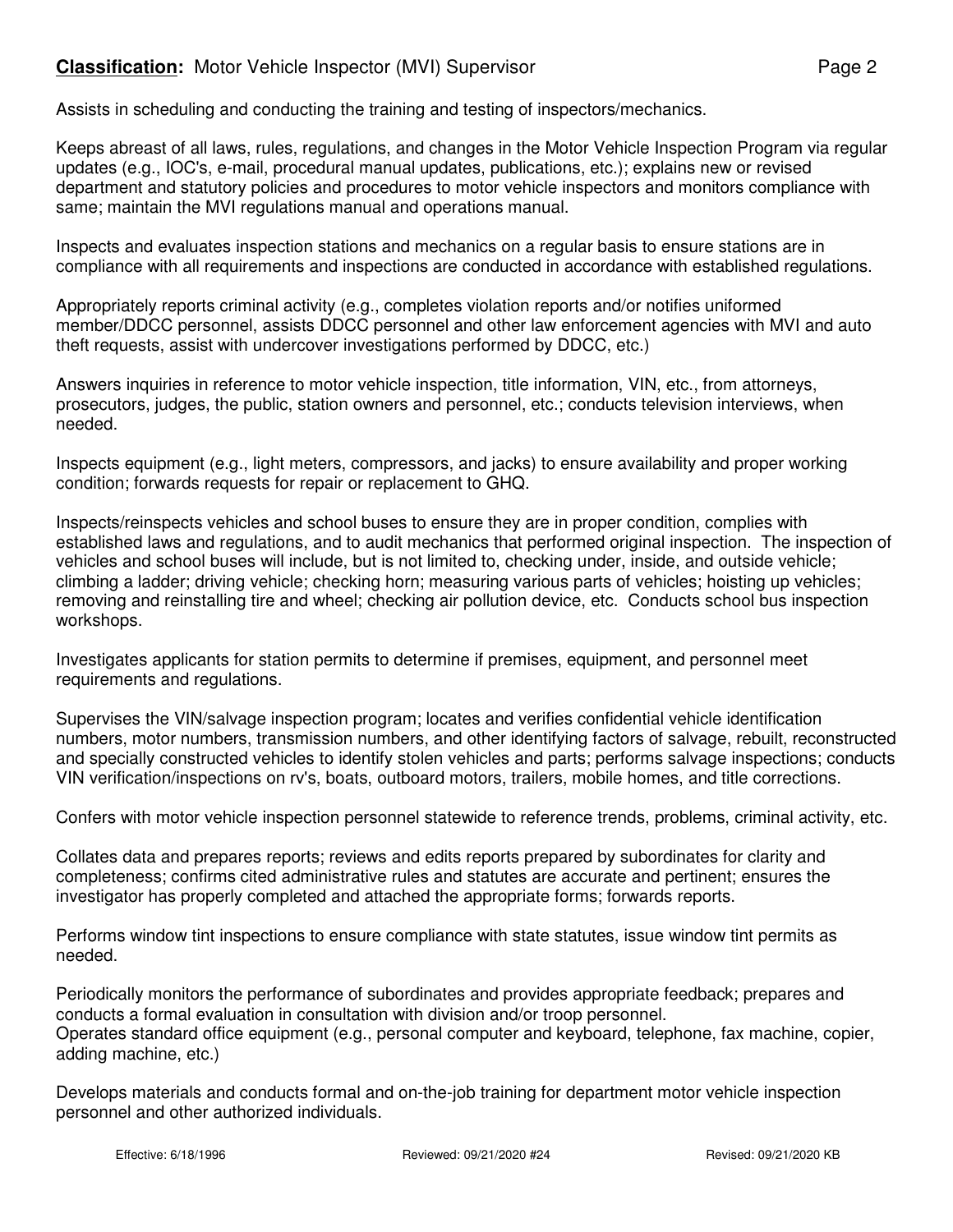## **Classification:** Motor Vehicle Inspector (MVI) Supervisor **Page 3** Page 3

Maintains appropriate records, reports, files, logs, etc., via computer and hard copy; audits inspection records; issues and maintains adequate supply of inspection forms for inspection stations.

Operates vehicle to perform job duties.

Performs job-related travel, as needed.

Performs other related work as assigned.

**REQUIRED KNOWLEDGE, SKILLS, AND ABILITIES:** In addition to the knowledge, skills, and abilities of a Motor Vehicle Inspector III, the MVI Supervisor will have:

Knowledge of department and statutory policies, procedures, rules, and regulations in reference to motor vehicle inspection.

Knowledge of the mechanics of vehicles and school buses.

Knowledge and practice of the safety precautions and occupational hazards associated with vehicles and school buses.

Knowledge of investigative and identification techniques.

Knowledge of the methods, practices, procedures, equipment, and materials used in the inspection of motor vehicles and school buses.

Knowledge of the Gateway Vehicle Inspection Program in Non-Attainment Area (if applicable for specific locale.)

General knowledge of the principles of supervision.

Skill in supporting subordinates' decisions and actions in processing work assignments in reference to motor vehicle inspection.

Ability to make decisions in accordance with applicable department and statutory rules, regulations, policies, and procedures.

Ability to use tools and equipment associated with motor vehicle and school bus inspections, e.g., brake gauges, ball joint gauge/measuring device, floor jack, air jack, air impact wrenches, pry bar, mirrors, creeper, etc.

Ability to coordinate the activities of assigned personnel, properly assess priorities, and make manpower/resources decisions reference same.

Ability to review and assimilate changes in department and statutory policies and procedures.

Ability to assist in training and testing inspector/mechanics.

Ability to maintain records, reports, files, logs, etc.

Ability to receive and investigate complaints.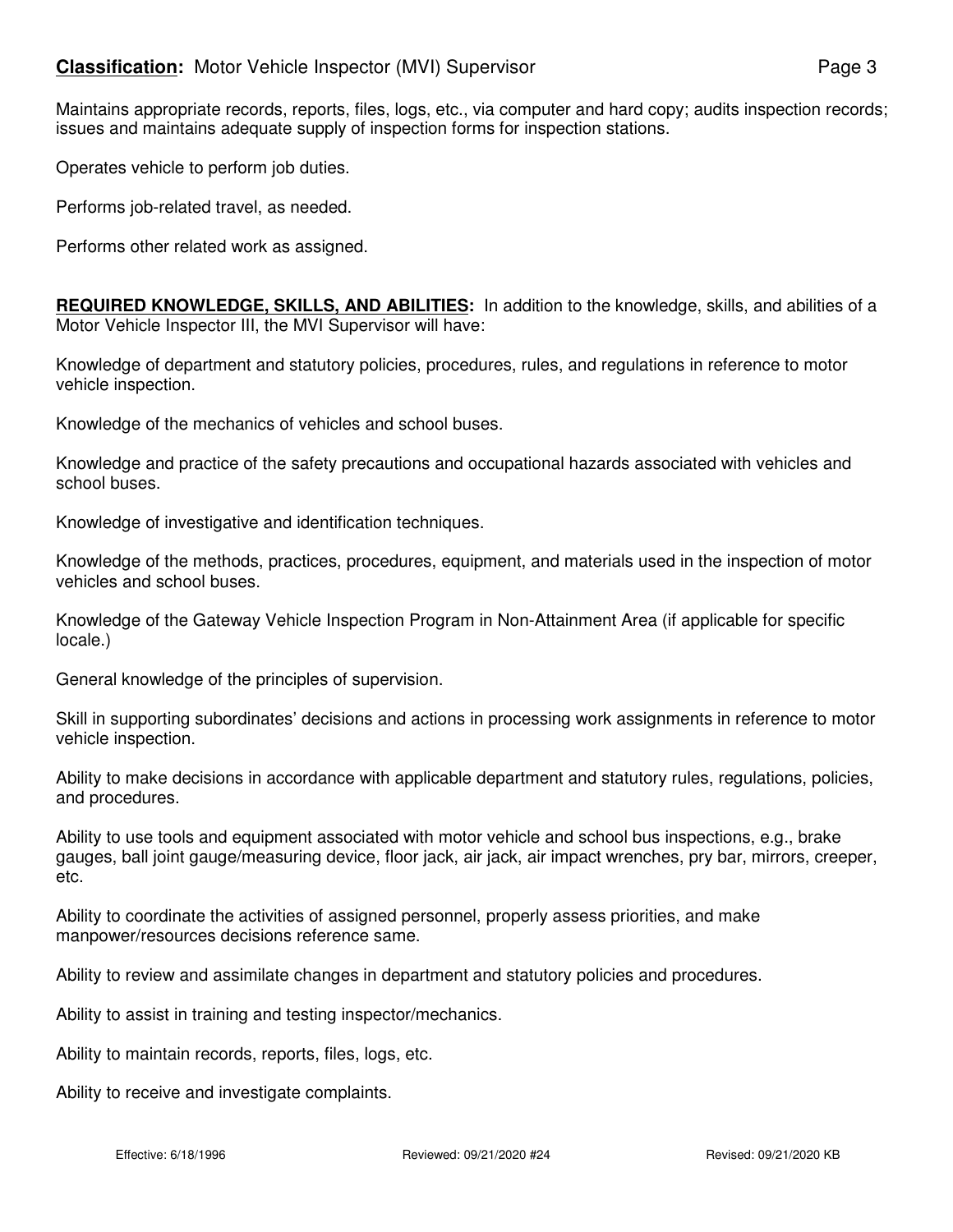## **Classification:** Motor Vehicle Inspector (MVI) Supervisor **Page 4** Page 4

Ability to solve problems.

Ability to assist in developing, implementing, and reviewing policies and procedures.

Ability to prepare and edit reports.

Ability to develop materials and conduct training.

Ability to perform administrative duties as detailed in the description of duties.

Ability to testify in court and train subordinates the role of an expert witness in legal proceedings.

Ability to respond to a variety of requests for information.

Ability to monitor, motivate, and evaluate subordinates.

Ability to perform job-related travel.

Ability to operate a motor vehicle in accordance with Missouri State Highway Patrol policy and State of Missouri statutes.

Ability to operate standard office equipment, e.g., computer and keyboard, copier, fax machine, calculator, telephone, etc.

Ability to conduct motor vehicle and school bus inspections.

Ability to inspect equipment.

Ability to interact with the public, station owners, and employees on a daily basis.

Ability to detect forged documents and altered identification numbers.

Ability to work in varying climatic conditions.

Ability to work long hours while standing without taking a break.

Ability to detect defects in vehicles and school buses and document same.

Ability to obtain MULES/NCIC certification and maintain secure access to ISO Claimsearch and National Motor Vehicle Title Information System databases.

Ability to transport and operate an air jack and hydraulic floor jack to conduct school bus inspections.

Ability to handle restricted and confidential information in a professional manner and maintain the information as such.

Ability to communicate in English clearly and concisely, both orally and in writing.

Ability to establish and maintain harmonious working relations with others.

Ability to work with material that may be of a sexual nature relating to criminal activity (e.g., written material, photographs, and/or verbal language, etc.)